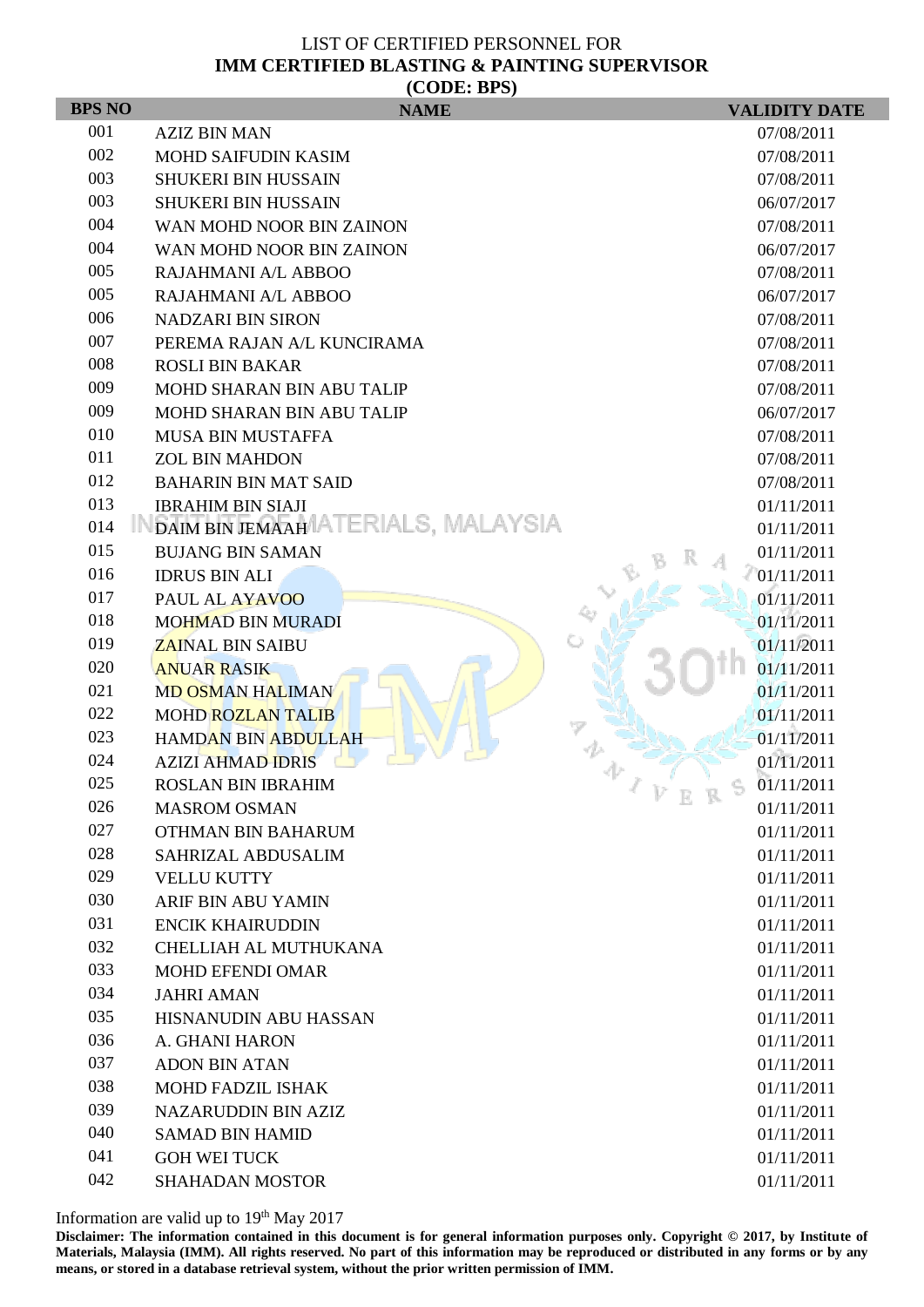| <b>BPS NO</b> | (CDDE, BID)<br><b>NAME</b>                               | <b>VALIDITY DATE</b>     |
|---------------|----------------------------------------------------------|--------------------------|
| 043           | <b>FAIZAL BIN ABDULLAH</b>                               | 01/11/2011               |
| 044           | <b>MAHADI ANSAR</b>                                      | 01/11/2011               |
| 045           | <b>AMZAH BIN MOIDEN</b>                                  | 01/11/2011               |
| 046           | <b>A.RAMLI MOHD ZAIN</b>                                 | 01/11/2011               |
| 047           | <b>TUKIRAN JAIS</b>                                      | 01/11/2011               |
| 048           | <b>LAI SIOW KHUN</b>                                     | 01/11/2011               |
| 049           | <b>MURIN BIN SOHOT</b>                                   | 01/11/2011               |
| 050           | <b>MASRIN BIN SINTION</b>                                | 01/11/2011               |
| 051           | HJ HUSSIN ONN                                            | 01/11/2011               |
| 052           | <b>MALSE RASIDIN</b>                                     | 01/11/2011               |
| 053           | <b>SABRI BIN YUNOS</b>                                   | 01/11/2011               |
| 054           | KAMROZAMAN BIN MAHMOOD                                   | 01/11/2011               |
| 055           | <b>MOHD ZAIDI BIN HANDAREE</b>                           | 01/11/2011               |
| 056           | <b>ABDULLAH BIN SAMEK</b>                                | 01/11/2011               |
| 057           | <b>SALEHUDDIN SALEH</b>                                  | 01/11/2011               |
| 058           | <b>ABDULLAH BIN JUSOH</b>                                | 10/01/2012               |
| 059           | MOHD ZAWAWI BIN MOH DOM                                  | 10/01/2012               |
| 060           | YUSOF BIN ISMAIL ATERIALS, MALAYSIA                      | 10/01/2012               |
| 061           | AHMAD NAZANI BIN ABDUL HALIM                             | 10/01/2012               |
| 062           | <b>JACKSON ANAK JANI</b>                                 | 10/01/2012               |
| 063           | MOHD FAIZAL BIN MD RAHIM                                 | 10/01/2012               |
| 064           | <b>HASHIM BIN HUSSIN</b>                                 | 10/01/2012               |
| 065           | <b>MOHD RAZALI BIN RAJAMIN</b>                           | 10/01/2012               |
| 066<br>067    | <b>ROSMAN BIN MADON</b>                                  | 10/01/2012               |
| 068           | <b>MOHD SAMSOL BIN SEMAN</b><br><b>YUNUS BIN ZAKARIA</b> | 10/01/2012<br>10/01/2012 |
| 069           | <b>MOHD ZAMRI BIN HUSSIN</b>                             | 10/01/2012               |
| 069           | <b>MOHD ZAMRI BIN HUSSIN</b>                             | 11/01/2022               |
| 070           | <b>HAMIDI BIN HUSIN</b>                                  | 10/01/2012               |
| 071           | <b>NAZIR BIN ISHAK</b>                                   | V E R<br>P<br>10/01/2012 |
| 072           | <b>TAN PAK SIEW</b>                                      | 25/02/2012               |
| 073           | ZAHARI BIN ABDOLLAH                                      | 25/05/2012               |
| 074           | <b>GAN CHIEW LOONG</b>                                   | 25/05/2012               |
| 075           | <b>AMALUDIN BIN BAKAR</b>                                | 20/08/2012               |
| 076           | <b>MOHAMMAD SHAFIE BIN HASAN</b>                         | 20/08/2012               |
| 077           | <b>MOHD SIDEK BIN ABD AZIZ</b>                           | 20/08/2012               |
| 078           | <b>ROSLAN BIN AMIN</b>                                   | 20/08/2012               |
| 079           | <b>SAIRI BIN TUKIMAN</b>                                 | 20/08/2012               |
| 080           | <b>MOHD AZIZUL BIN SIDEK</b>                             | 27/09/2012               |
| 081           | <b>MOHD JOHARI BIN SALLEH</b>                            | 27/09/2012               |
| 082           | <b>MOHD RASHIDIN BIN SIRON</b>                           | 27/09/2012               |
| 083           | <b>MOHD SUKRI BIN MD ZIN</b>                             | 27/09/2012               |
| 084           | <b>ROSLI BIN AWANG</b>                                   | 27/09/2012               |
| 085           | <b>RUZAIDI BIN MOHAMED</b>                               | 27/09/2012               |
| 086           | ZAROL MAHARI BIN MOHD ALI                                | 27/09/2012               |
| 087           | <b>LIM YONG HUAT</b>                                     | 10/05/2020               |

Information are valid up to 19<sup>th</sup> May 2017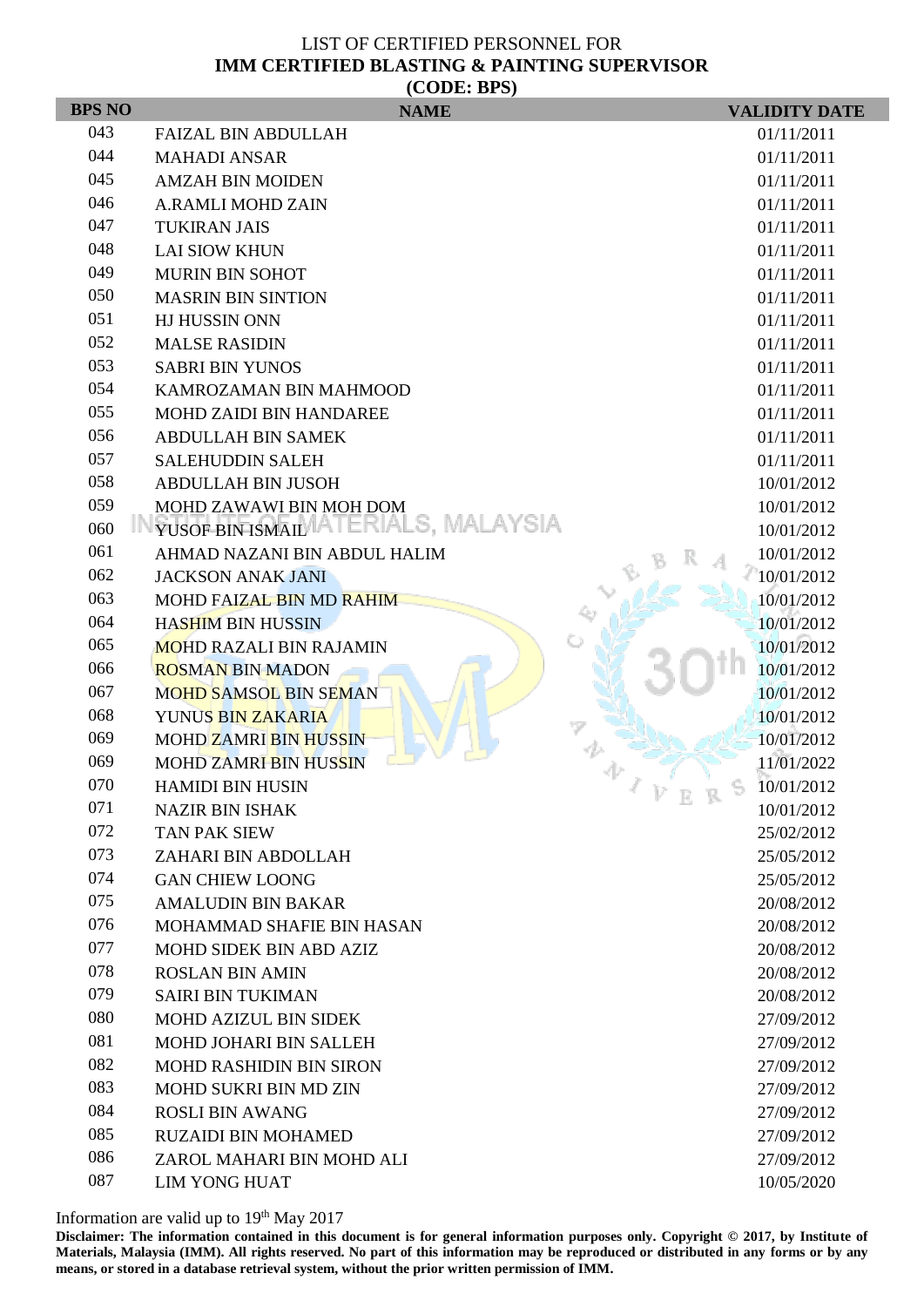| (CDDE: BPS)   |                                                                         |                                       |  |  |  |
|---------------|-------------------------------------------------------------------------|---------------------------------------|--|--|--|
| <b>BPS NO</b> | <b>NAME</b>                                                             | <b>VALIDITY DATE</b>                  |  |  |  |
| 088           | <b>RANTAI ANAK MELANYI</b>                                              | 04/03/2013                            |  |  |  |
| 089           | <b>SHAH BUDIAN BIN IBRAHIM</b>                                          | 04/03/2013                            |  |  |  |
| 090           | AHMAD SAZALEE BIN DOLAH @ ABDULLAH                                      | 04/03/2013                            |  |  |  |
| 091           | <b>ROSLI BIN ABDULLAH</b>                                               | 04/03/2013                            |  |  |  |
| 092           | <b>FADZILAH BIN SALLEH</b>                                              | 04/03/2013                            |  |  |  |
| 093           | <b>AZIZI BIN MOHD NOOR</b>                                              | 04/03/2013                            |  |  |  |
| 094           | S. MOHAZAM BIN S. MOHAMAD                                               | 18/06/2013                            |  |  |  |
| 095           | <b>ZA'IM BIN ZAIMY</b>                                                  | 18/06/2013                            |  |  |  |
| 096           | <b>MUHAMMAD ANSAR</b>                                                   | 18/06/2013                            |  |  |  |
| 097           | MURUGAN MUNUSAMI                                                        | 15/10/2013                            |  |  |  |
| 098           | SHEIKH MOHD SALIMEE BIN MOHD FOUZI                                      | 15/10/2013                            |  |  |  |
| 099           | <b>HALMI KHALID</b>                                                     | 15/10/2013                            |  |  |  |
| 100           | <b>MOHD ZAILADI BIN JAAFAR</b>                                          | 14/09/2014                            |  |  |  |
| 101           | MOHAMAD AZWAN BIN AZMI                                                  | 14/09/2014                            |  |  |  |
| 102           | RAMLAN BIN AHMAD SHAH                                                   | 14/09/2014                            |  |  |  |
| 103           | ZAKI AZHAR BIN MOHD KAMIL@WAHAB                                         | 14/09/2014                            |  |  |  |
| 103           | ZAKI AZHAR BIN MOHD KAMIL@WAHAB<br>AZMIL BIN ADNANGA I ERIALS, MALAYSIA | 14/09/2019                            |  |  |  |
| 104           |                                                                         | 17/11/2019                            |  |  |  |
| 105           | <b>ADLI BIN ABU BAKAR</b>                                               | 14/09/2014                            |  |  |  |
| 106<br>107    | <b>AZIZ BIN YUSOF</b>                                                   | 07/12/2014                            |  |  |  |
| 108           | <b>HARIS SHAH BIN HAMZAH</b>                                            | 07/12/2014                            |  |  |  |
| 109           | <b>HISHAM BIN MD DOM</b>                                                | 07/12/2014                            |  |  |  |
| 110           | <b>KHAIRUL AZWAN BIN YUSOF</b>                                          | 07/12/2014                            |  |  |  |
| 111           | <b>MARZUKI BIN MAHUSSEIN</b>                                            | 07/12/2014                            |  |  |  |
| 112           | <b>MD FAIRUS BIN BASIR</b>                                              | 07/12/2014                            |  |  |  |
| 113           | <b>MOHAMMAD HAFIZU AZUAN BIN AB KADIR</b>                               | 07/12/2014<br>07/12/2014              |  |  |  |
| 114           | MOHAMAD SHAWAL BIN MOHAMAD HUSSIN<br><b>MOHD FAIZAL BIN OMAR</b>        | 07/12/2014                            |  |  |  |
| 115           | MOHD KHAIRULNIZAM BIN KASIM                                             | 07/12/2014                            |  |  |  |
| 116           | <b>MOHD YUSRI BIN MUSTAFA</b>                                           | -1<br>$V\,$ E<br>S<br>R<br>07/12/2014 |  |  |  |
| 117           | MOHD ZAINI BIN BUYONG                                                   | 07/12/2014                            |  |  |  |
| 118           | MUNAWARUL RAFIQ BIN MOHAMMAD                                            | 07/12/2014                            |  |  |  |
| 119           | NOR AZMAN BIN AZIZ                                                      | 07/12/2014                            |  |  |  |
| 120           | NORHISHAM BIN KASSIM                                                    | 07/12/2014                            |  |  |  |
| 121           | <b>SUAZLAN BIN MUHAMAD</b>                                              | 07/12/2014                            |  |  |  |
| 122           | TUAN ROHALIM BIN TUAN LOSIN                                             | 07/12/2014                            |  |  |  |
| 123           | WAN ABU BAKAR SIDEK BIN WAN ABDULLAH                                    | 07/12/2014                            |  |  |  |
| 124           | ZULKARNAIN BIN MOHD ALI                                                 | 07/12/2014                            |  |  |  |
| 125           | AZLINDA BINTI ABU BAKAR                                                 | 16/08/2015                            |  |  |  |
| 127           | ISMAEL SALVOSA OLINARES                                                 | 16/08/2015                            |  |  |  |
| 128           | JAYASEELAN A/L PARIASAMY                                                | 16/08/2015                            |  |  |  |
| 129           | <b>KHAIRUNNISA BINTI SARLAN</b>                                         | 16/08/2015                            |  |  |  |
| 130           | MOHAMAD RAHIMI BIN MOHD NORDIN                                          | 16/08/2015                            |  |  |  |
| 132           | PANNEER SELVAM A/L SUPPIAH                                              | 16/08/2015                            |  |  |  |
| 133           | R. SUNDAR A/L RAJANDARAN                                                | 16/08/2015                            |  |  |  |
| 134           | MOHD NAZERI BIN AHMAD                                                   | 03/01/2021                            |  |  |  |

Information are valid up to 19<sup>th</sup> May 2017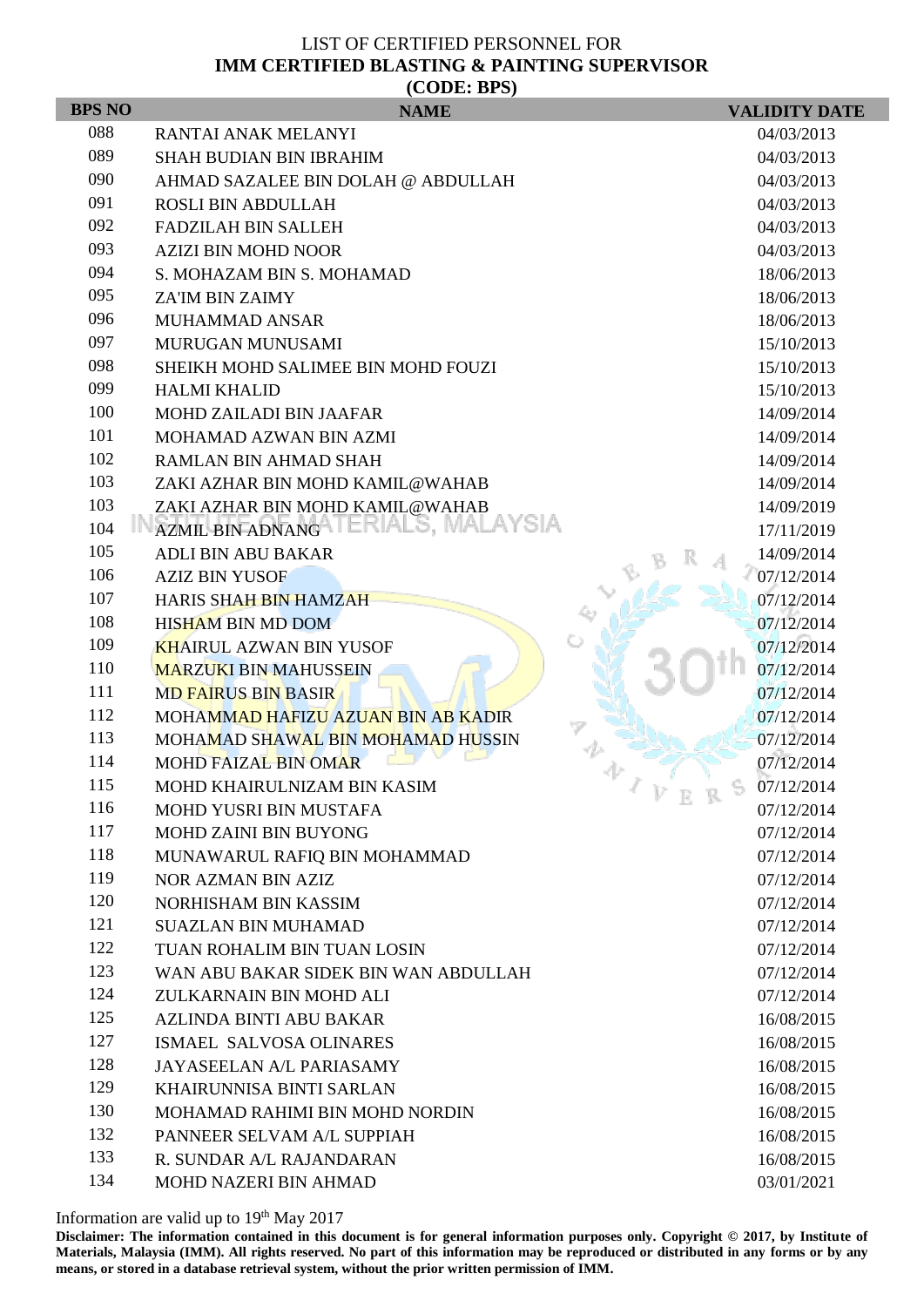| (CODE: BPS)   |                                       |                          |  |  |  |
|---------------|---------------------------------------|--------------------------|--|--|--|
| <b>BPS NO</b> | <b>NAME</b>                           | <b>VALIDITY DATE</b>     |  |  |  |
| 135           | MOHAMED NAJIB BIN MOHAMED NOR         | 03/01/2016               |  |  |  |
| 136           | <b>NORDIN BIN SAHARI</b>              | 03/01/2016               |  |  |  |
| 137           | MOHD RAZAK BIN MOHAMED RAMLAN         | 03/01/2016               |  |  |  |
| 138           | <b>SHAHDAN BIN ABDUL RAHMAN</b>       | 03/01/2016               |  |  |  |
| 139           | <b>STEVE ATONG</b>                    | 03/01/2016               |  |  |  |
| 140           | <b>LAURA SAYONG</b>                   | 03/01/2016               |  |  |  |
| 141           | <b>JAMALUDDIN BIN DERAMAN</b>         | 03/01/2021               |  |  |  |
| 142           | <b>MOHD GATI BIN SAID</b>             | 03/01/2021               |  |  |  |
| 143           | MOHAMMAD FIRDAUSS BIN ZAKARIA         | 03/01/2016               |  |  |  |
| 144           | MOHAMMAD ALI BIN MOHD HASSIM          | 03/01/2016               |  |  |  |
| 145           | <b>SHARIFFUDDIN BIN BASIRON</b>       | 03/01/2016               |  |  |  |
| 146           | AHMAD FIRDAUS BIN ZAINAL ABIDIN       | 17/02/2021               |  |  |  |
| 147           | AHMAD MAS ANDIKA BIN AHMAD ZAIBIDI    | 17/02/2016               |  |  |  |
| 148           | AMINUR RASHID BIN MUSTAFA             | 17/02/2016               |  |  |  |
| 149           | <b>BALA SUBRAMANIAM A/L KALLIANAN</b> | 17/02/2016               |  |  |  |
| 150           | <b>GOPALAKRISHNAN A/L SIWANADAN</b>   | 17/02/2016               |  |  |  |
| 151           | JOHARI BIN MOHAMED SALLEH             | 17/02/2016               |  |  |  |
| 152           | MOHD HAFZAN BIN ABU SEMANS, MALAYSIA  | 17/02/2016               |  |  |  |
| 153           | <b>MOHD ALI BIN SULAIMAN</b>          | 17/02/2016               |  |  |  |
| 154           | <b>MOHD FIRDAUS BIN MUSTAFFA</b>      | 17/02/2016               |  |  |  |
| 155           | <b>MOHD HAMIDI BIN A RAHMAN</b>       | 17/02/2016               |  |  |  |
| 156           | <b>MOHD NIZAM BIN AHMAD SANUSI</b>    | 17/02/2016               |  |  |  |
| 157           | <b>MOHD NOOR AZNAM BIN AYUB</b>       | 17/02/2016               |  |  |  |
| 158           | <b>MUHAMAD SUHAIMI BIN JUSOH</b>      | 17/02/2016               |  |  |  |
| 159           | <b>MUHAMMED HAFIEZD BIN JAAPAR</b>    | 17/02/2016               |  |  |  |
| 160           | NOROLELMEI BIN ZAINAL                 | 17/02/2016               |  |  |  |
| 161           | NURAMIN BIN AZIZ                      | 17/02/2016               |  |  |  |
| 162           | <b>OTHMAN BIN ABU BAKAR</b>           | 17/02/2016               |  |  |  |
| 163           | PAXRURAZI BIN ABDULLAH                | S<br>17/02/2016<br>V E R |  |  |  |
| 164           | S MOHADAM BIN S MOHAMAD               | 17/02/2021               |  |  |  |
| 165           | <b>SAYRIFUDIN BIN PARISON</b>         | 17/02/2016               |  |  |  |
| 166           | <b>SHARAFUDIN BIN OMARUDDIN</b>       | 17/02/2016               |  |  |  |
| 167           | <b>SOBRI BIN NAN</b>                  | 17/02/2016               |  |  |  |
| 168           | TENGKU MOHD AMIN BIN TENGKU A RAHMAN  | 17/02/2016               |  |  |  |
| 169           | YUSMADY BIN YUSUF                     | 17/02/2016               |  |  |  |
| 170           | ZUL FAHMI BIN ZAINAL ABIDIN           | 17/02/2016               |  |  |  |
| 171           | <b>AHMAD FITRI BIN SAJALI</b>         | 21/06/2016               |  |  |  |
| 172           | <b>AROMA BIN NASIR</b>                | 21/06/2016               |  |  |  |
| 173           | <b>BUNYAMIN BIN MOHAMED ARIS</b>      | 21/06/2016               |  |  |  |
| 174           | MOHAMED MIDEEN BIN K N MOHAMED        | 21/06/2016               |  |  |  |
| 175           | MOHAMMAD HANAFI BIN HUMAIDI           | 21/06/2016               |  |  |  |
| 176           | MOHAMMAD JURAIME BIN JUSOH            | 21/06/2016               |  |  |  |
| 177           | MOHAMMAD NAZRIN BIN MAIZAN            | 21/06/2016               |  |  |  |
| 178           | <b>MOHD AZEROL BIN ISMAIL</b>         | 21/06/2016               |  |  |  |
| 179           | MOHD ISHSAM BIN ABD RAHMAN            | 21/06/2016               |  |  |  |
| 180           | MOHD RIDZUAN BIN BAKHTIAR             | 21/06/2016               |  |  |  |

Information are valid up to 19<sup>th</sup> May 2017